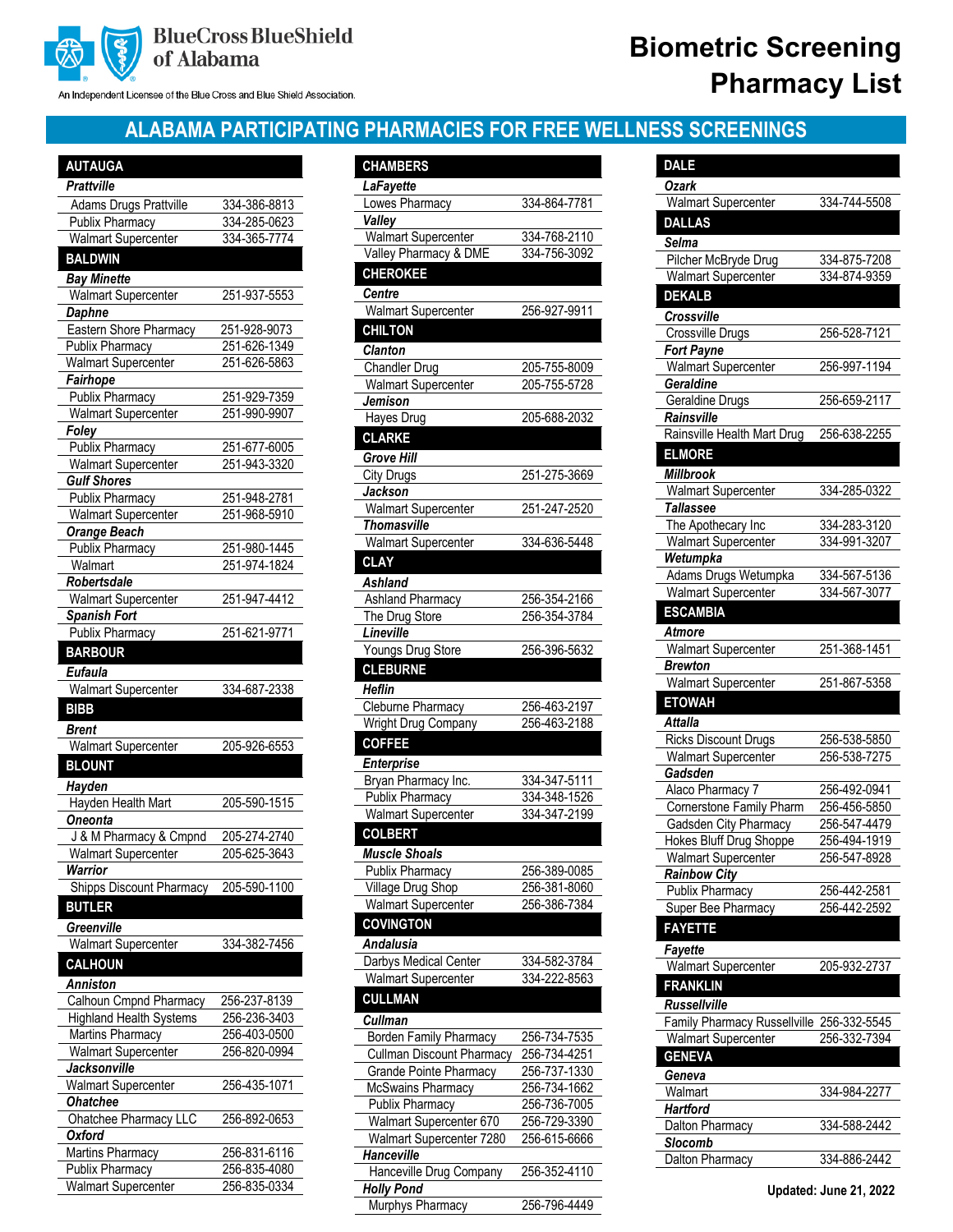| Abbeville                  |              |
|----------------------------|--------------|
| Dalton Pharmacy            | 334-585-0246 |
| <b>HOUSTON</b>             |              |
| Dothan                     |              |
| Circle Pharmacy            | 334-223-1971 |
| Doctors Center Pharmacy    | 334-793-1316 |
| Publix Pharmacy 1369       | 334-792-4812 |
| Publix Pharmacy 1375       | 334-673-1208 |
| Publix Pharmacy 1377       | 334-792-6824 |
| <b>Walmart NBHD Market</b> | 334-547-6507 |
| Walmart Supercenter 2534   | 334-702-0840 |
| Walmart Supercenter 604    | 334-792-4409 |
|                            |              |
| <b>JACKSON</b>             |              |
| Scottsboro                 |              |
| <b>Walmart Supercenter</b> | 256-574-1803 |
| <b>Section</b>             |              |
| Section Pharmacy Inc       | 256-228-7179 |
| <b>JEFFERSON</b>           |              |
| Adamsville                 |              |
| Brooklere Pharmacy No 102  | 205-674-1400 |
|                            |              |
| Bessemer                   | 205-424-3194 |
| <b>FMS Pharmacy</b>        |              |
| Hometown Pharmacy Svcs     | 205-426-1922 |
| Publix Pharmacy 1200       | 205-426-7105 |
| Publix Pharmacy 1065       | 205-497-5372 |
| Rock Creek Pharmacy Inc    | 205-497-8777 |
| Walmart Supercenter 4497   | 205-990-9907 |
| Walmart Supercenter 764    | 205-424-5895 |
| Weldon Pharmacy            | 205-491-2805 |
| <b>Birmingham</b>          |              |
| Publix Pharmacy 1059       | 205-951-6632 |
| Publix Pharmacy 1085       | 205-967-2315 |
| Publix Pharmacy 0842       | 205-824-6010 |
| Publix Pharmacy 1207       | 205-824-7223 |
| Publix Pharmacy 1512       | 205-250-7173 |
| Publix Pharmacy 1545       | 205-970-7505 |
| Publix Pharmacy 1627       | 205-761-4863 |
| Publix Pharmacy 165        | 205-944-1112 |
| <b>Ritchs Pharmacy</b>     | 205-871-1141 |
| Walmart NBHD Market 4504   | 205-870-7170 |
| Walmart NBHD Market 5100   | 205-520-5535 |
| Walmart Supercenter 1158   | 205-798-6919 |
| Walmart Supercenter 1481   | 205-942-0977 |
| Walmart Supercenter 2713   | 205-661-1968 |
| Walmart Supercenter 762    | 205-833-0524 |
| Gardendale                 |              |
| Publix Pharmacy            | 205-608-4682 |
| Village Pharmacy           | 205-832-5920 |
| <b>Walmart Supercenter</b> | 205-631-8154 |
| Hoover                     |              |
|                            |              |
| Mills Specialty Pharmacy   | 205-871-9007 |
| Publix Pharmacy 839        | 205-982-8519 |
| Publix Pharmacy 1728       | 205-434-9183 |
| Walmart Supercenter        | 205-733-0055 |
| Irondale                   |              |
| Walmart Supercenter        | 205-951-0355 |
| Pinson                     |              |
| <b>Publix Pharmacy</b>     | 205-815-5373 |
| <b>Trussville</b>          |              |
| Carroll Pharmacy           | 205-655-3455 |
| Nelms Pharmacy             | 205-655-6133 |
| Publix Pharmacy            | 205-661-3506 |
| Vestavia Hills             |              |

**HENRY**

| Rocky Ridge Drug Co.                  | 205-259-7100 |
|---------------------------------------|--------------|
| Walmart NBHD Market 3184 205-909-4352 |              |
| Walmart NBHD Market 4580 205-822-6022 |              |

Publix Pharmacy 205-967-5338

l

### **LAUDERDALE**

| <u>NUDENDALI</u>                                     |                              |
|------------------------------------------------------|------------------------------|
| <b>Florence</b>                                      |                              |
| Chads Payless Pharmacy Inc                           | 256-766-3298                 |
| <b>Medical Center Pharmacy</b>                       | 256-778-0778                 |
| Publix Pharmacy                                      | 256-718-1795                 |
| Walmart NBHD Market                                  | 256-712-6198<br>256-712-6412 |
| Walmart Supercenter 4187                             |                              |
| Walmart Supercenter 766                              | 256-767-4725                 |
| <b>LAWRENCE</b>                                      |                              |
| <b>Moulton</b>                                       |                              |
| <b>Steves Discount Drugs</b>                         | 256-974-7663                 |
| <b>Walmart Supercenter</b>                           | 256-974-1597                 |
| <b>Trinity</b>                                       |                              |
| Medtown Pharmacy                                     | 256-353-8997                 |
| LEE                                                  |                              |
| Auburn                                               |                              |
| Auburn Pharmacy                                      | 334-521-0455                 |
| <b>AUPCC</b>                                         | 334-844-4099                 |
| Our Home Pharmacy                                    | 334-887-8780                 |
| Publix Pharmacy 1294                                 | 334-502-8672                 |
| Publix Pharmacy 1355                                 | 334-502-2801                 |
| Walmart NDBH Market 4673                             | 334-539-6317                 |
| Walmart NDBH Market 5062                             | 334-539-6213                 |
|                                                      | 334-821-2616                 |
| <b>Walmart Supercenter</b><br><b>Opelika</b>         |                              |
| <b>Beauregard Drugs Inc</b>                          | 334-364-9993                 |
| <b>Walmart Supercenter</b>                           | 334-745-9396                 |
| <b>Phenix City</b>                                   |                              |
| Publix Pharmacy                                      | 334-291-8533                 |
| <b>LIMESTONE</b>                                     |                              |
|                                                      |                              |
| Athens                                               |                              |
| Eastside Pharm & Compound 256-233-7070               |                              |
| Publix Pharmacy                                      | 256-230-2324                 |
|                                                      |                              |
| <b>Walmart Supercenter</b>                           | 256-233-3568                 |
| <b>MADISON</b>                                       |                              |
| <b>Harvest</b>                                       |                              |
| <b>Publix Pharmacy</b>                               | 256-851-5963                 |
| <b>Hazel Green</b>                                   |                              |
| Hazel Green Pharmacy                                 | 256-813-0150                 |
| Walmart Supercenter                                  | 256-828-0029                 |
| <b>Huntsville</b>                                    |                              |
| Publix Pharmacy 209                                  | 256-885-2161                 |
| Publix Pharmacy 1126                                 | 256-851-5813                 |
| Publix Pharmacy 0574                                 | 256-650-2396                 |
| Publix Pharmacy 1451                                 | 256-534-2333                 |
| Publix Pharmacy 1612                                 | 256-970-6319                 |
| Publix Pharmacy 1629                                 | 256-258-5997                 |
| Publix Pharmacy 1785                                 | 256-970-6497                 |
| <b>Star Discount Pharmacy</b>                        | 256-534-1118                 |
| Walmart NBHD Market 3185                             | 256-361-2087                 |
| Walmart NBHD Market 5716                             | 256-970-6547                 |
| Walmart NBHD Market 5925                             | 256-755-3079                 |
| Walmart Supercenter 332                              | 256-837-1656                 |
| Walmart Supercenter 375                              | 256-536-0315                 |
| Walmart Supercenter 433                              | 256-852-1323                 |
| Walmart Supercenter 434                              | 256-880-7261                 |
| Walmart Supercenter 7324                             | 256-716-6771                 |
| <b>Madison</b>                                       |                              |
| Madison Health Mart Pharm                            | 256-325-1139                 |
| Publix Pharmacy 0598                                 | 256-461-6467                 |
| Publix Pharmacy 1185                                 | <u>256-230-2631</u>          |
| Publix Pharmacy 1642                                 | 256-970-6451                 |
| Publix Pharmacy 1638                                 | 256-258-5418                 |
| Publix Pharmacy 1726                                 | 256-361-2991                 |
| Walmart NBHD Market                                  | 256-970-6194                 |
| Walmart Supercenter 2690<br>Walmart Supercenter 5703 | 256-461-7812<br>256-716-6958 |

### *Meridianville*

. <sup>-</sup> Ī  $\overline{1}$  $\overline{\phantom{a}}$ j Ĭ  $\overline{1}$  $\overline{\mathsf{I}}$ j I  $\overline{a}$ Ì  $\overline{a}$ Ĩ  $\overline{a}$ 1 Ì  $\overline{a}$ **.** Ì . j Ĭ  $\overline{1}$  $\overline{\mathsf{I}}$ j j  $\overline{a}$ **.** Ì  $\overline{a}$ j I .<br>.

L Ĭ . j Ī .  $\overline{a}$  $\overline{\phantom{a}}$  $\overline{a}$  $\overline{a}$ 

| Publix Pharmacy                                  | 256-829-3492 |
|--------------------------------------------------|--------------|
| Star Discount Pharmacy                           | 256-829-0209 |
| <b>Owens Cross Roads</b>                         |              |
| <b>Publix Pharmacy</b>                           | 256-512-5679 |
| <b>Walmart Supercenter</b>                       | 256-534-4775 |
| <b>MARENGO</b>                                   |              |
| Demopolis                                        |              |
| <b>Walmart Supercenter</b>                       | 334-289-9897 |
| Linden                                           |              |
| Little Drug Company                              | 334-295-4270 |
| <b>MARION</b>                                    |              |
|                                                  |              |
| Hamilton                                         |              |
| Freds Pharmacy                                   | 205-921-3193 |
| <b>Walmart Supercenter</b>                       | 205-222-8563 |
| Winfield                                         |              |
| <b>Walmart Supercenter</b>                       | 205-487-4345 |
| <b>MARSHALL</b>                                  |              |
| <b>Albertville</b>                               |              |
| Albertville Discount Pharmacy 256-878-1515       |              |
| <b>Brindleys Family Pharmacy</b>                 | 256-878-2111 |
| Arab                                             |              |
| <b>Walmart Supercenter</b>                       | 256-586-1540 |
| <b>Boaz</b>                                      |              |
| <b>Boaz Discount Drug</b>                        | 256-593-6546 |
| <b>Walmart Supercenter</b>                       | 256-593-0495 |
| Grant                                            |              |
| <b>Grant Pharmacy</b>                            | 256-728-4217 |
| Guntersville                                     |              |
| Bunch Pharmacy Inc                               | 256-582-5700 |
| Haralson Drug Company                            | 256-582-3661 |
| <b>Publix Pharmacy</b>                           | 256-571-2506 |
| <b>Walmart Supercenter</b>                       | 256-878-8414 |
| <b>MOBILE</b>                                    |              |
| <b>Mobile</b>                                    |              |
| Publix Pharmacy 1404                             | 251-341-5749 |
| Publix Pharmacy 1436                             | 251-661-5395 |
| Publix Pharmacy 1604                             | 251-509-0394 |
| Walmart NBHD Market 4210                         | 251-586-6232 |
| Walmart NBHD Market 4648                         | 251-370-9848 |
| Walmart NBHD Market 4657                         | 251-661-1331 |
| Walmart NBHD Market 5098                         | 251-666-6988 |
| Walmart NBHD Market 5740                         | 251-586-6486 |
| Walmart Supercenter 4581                         | 251-633-6509 |
| Walmart Supercenter 853                          | 251-633-2216 |
| Walmart Supercenter 866                          | 251-666-7977 |
| Walmart Supercenter 991                          | 251-471-2771 |
| <b>Saraland</b>                                  |              |
| Publix Pharmacy                                  | 251-800-6140 |
|                                                  | 251-675-3333 |
| <b>Saraland Pharmacy</b><br>Walmart Supercenter  | 251-636-5448 |
| <b>Semmes</b>                                    |              |
| Semmes Pharmacy                                  | 251-645-7979 |
|                                                  |              |
| Walmart Supercenter                              | 251-645-8184 |
| <b>Theodore</b>                                  |              |
| Walmart NBHD Market                              | 251-370-1721 |
| <b>MONROE</b>                                    |              |
|                                                  |              |
| <b>Monroeville</b><br><b>Walmart Supercenter</b> | 251-575-3383 |